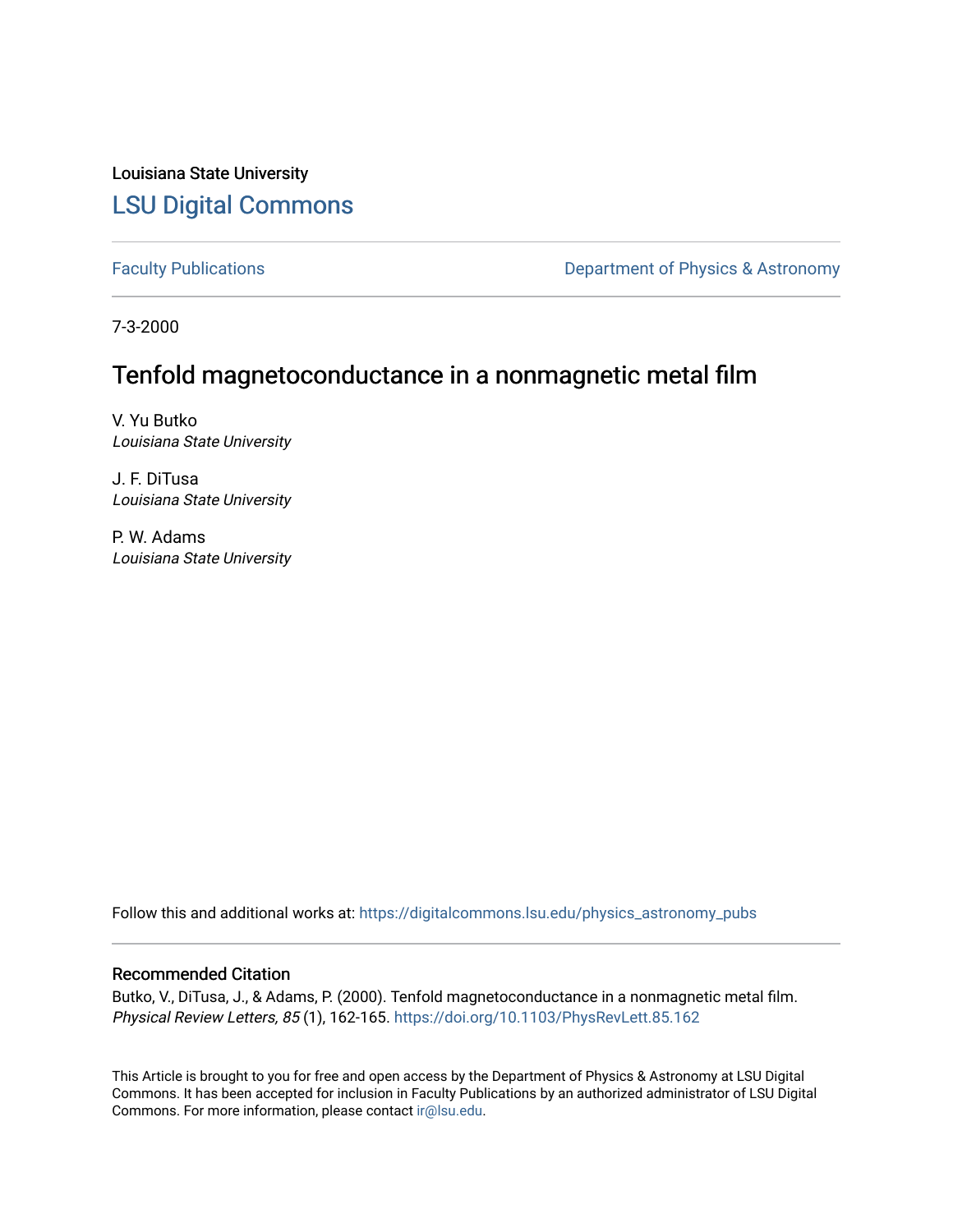## Tenfold Magnetoconductance in a Non-Magnetic Metal Film

V.Yu. Butko[∗](#page-3-0) , J.F. DiTusa, and P.W. Adams

Department of Physics and Astronomy Louisiana State University Baton Rouge, Louisiana, 70806

(October 24, 2018)

We present magnetoconductance (MC) measurements of homogeneously disordered Be films whose zero field sheet conductance (G) is described by the Efros-Shklovskii hopping law  $G(T)$  =  $(2e^2/h) \exp(- (T_o/T)^{1/2})$ . The low field MC of the films is negative with G decreasing 200% below 1 T. In contrast the MC above 1 T is strongly positive. At 8 T, G increases 1000% in perpendicular field and 500% in parallel field. In the simpler parallel case, we observe field enhanced variable range hopping characterized by an attenuation of  $T<sub>o</sub>$  via the Zeeman interaction.

PACS numbers: 72.20.Ee, 71.30.+h, 73.50.-h

Over the last two decades a large and diverse research effort has grown around nanostructures and low dimensional systems. Not only has this area of investigation allowed the exploration of fundamental quantum phenomena, but it also promises to impact magnetic storage technology and magneto-electronics. In particular, the development of magnetic superlattices has produced encouraging increases in magnetic sensitivity by exploiting spin-dependent scattering of electrons at the superlattice interfaces. These systems can produce 500% magnetoconductances in fields of a few telsa, and are commonly known as giant magnetoresistance systems [\[1,2](#page-3-0)]. Extremely large magnetoresistance effects due to magnetic scattering have also been observed in a variety of manganite systems [\[3,4](#page-3-0)]. Interestingly though, there have been recent reports of large magnetoresistance effects in some non-magnetic systems. The first is in the narrow band semiconductors  $Ag_{2+\delta}Se$  and  $Ag_{2+\delta}Te$  which can have a 200% positive magnetoresistance at room temperature in fields of a few tesla[[5\]](#page-3-0). The origin of the this effect is not understood. A second novel system is the newly discovered anomalous metallic phase in two-dimensional (2D) metal-oxide-semiconductor (MOSFET's) devices [\[6](#page-3-0)]. This metallic phase is observed to be extremely sensitive to magnetic field and at low temperatures is suppressed by an arbitrarily weak field thereby producing a two order of magnitude increase in resistance[[7\]](#page-3-0). There has been some conjecture that the anomalous metallic phase, which is quite unexpected in a 2D system[[8\]](#page-4-0), is stabilized by correlations [\[9](#page-4-0)]. If this is indeed the case, then the large magnetoresistances observed in the MOSFET 2D electron gases is, in fact, a many body effect. This is intriguing in that it is a distinctly different mechanism from the usual magnetic scattering processes that produce magnetoresistance in magnetic films, and consequently it offers a novel strategy for realizing magnetic sensitivity. In the present Letter we describe an investigation of the field and temperature dependent transport of highly disordered ultra-thin Be films. Beryllium was chosen because one can reproducibly grow smooth, non-granular films via thermal evaporation[[10\]](#page-4-0). This allowed us to investigate field dependent electron correlation effects in a low atomic weight, high carrier system, that is free from strong spin-orbit scattering, magnetic impurities, and grain charging effects. We have discovered that the hopping transport in these films has an extreme sensitivity to magnetic field that can be attributed to the convolution of  $e - e$  correlations, disorder, and the carrier spin degrees of freedom.

Beryllium forms smooth, dense, non-granular films when thermally evaporated onto glass. In fact, scanning force micrographs of the films' exposed oxide surface did not reveal any salient morphological features down to our resolution of 0.5 nm. This non-granular morphology is crucial in that it assures one that the measured resistance is representative of  $e-e$  correlation effects and not grain charging effects. In extremely high resistance films any significant granularity will result in field independent grain charging (Coulomb blockade) effects preempting the many body effects of interest [[11,12\]](#page-4-0). This is also true of electron tunneling measurements of the density of states (DOS) and indeed, we have recently made the only direct measurement of the 2D Efros-Shklovskii Coulomb gap in Be films[[13\]](#page-4-0). Another useful property of Be films is that they superconduct with a transition temperature that is a monotonically decreasing function of the sheet resistance,  $T_c \approx 0$  at  $R \sim 6$  k $\Omega$  [\[10\]](#page-4-0). By measuring the first-order spin-paramagnetic parallel critical field transition in ∼1 kΩ films we were able to demonstrate their extreme two-dimensionality and the absence of magnetic and spin-orbit scattering[[14](#page-4-0),[15\]](#page-4-0). In the present study we used films with thicknesses ranging from 1.5 - 2.0 nm and corresponding low temperature sheet resistances ranging from  $R = 10k\Omega$  to 2.6M $\Omega$ . They were deposited by thermally evaporating  $99.5\%$  pure beryllium metal onto fire polished glass substrates held at  $84K$ . The evaporations were made in a 4x10<sup>−</sup><sup>7</sup> Torr vacuum at a rate <sup>∼</sup> <sup>0</sup>.15 nm/s. The film area was 1.5 mm x 4.5 mm. All of the samples discussed below where of sufficiently high resistance so as to completely suppress the superconducting phase. The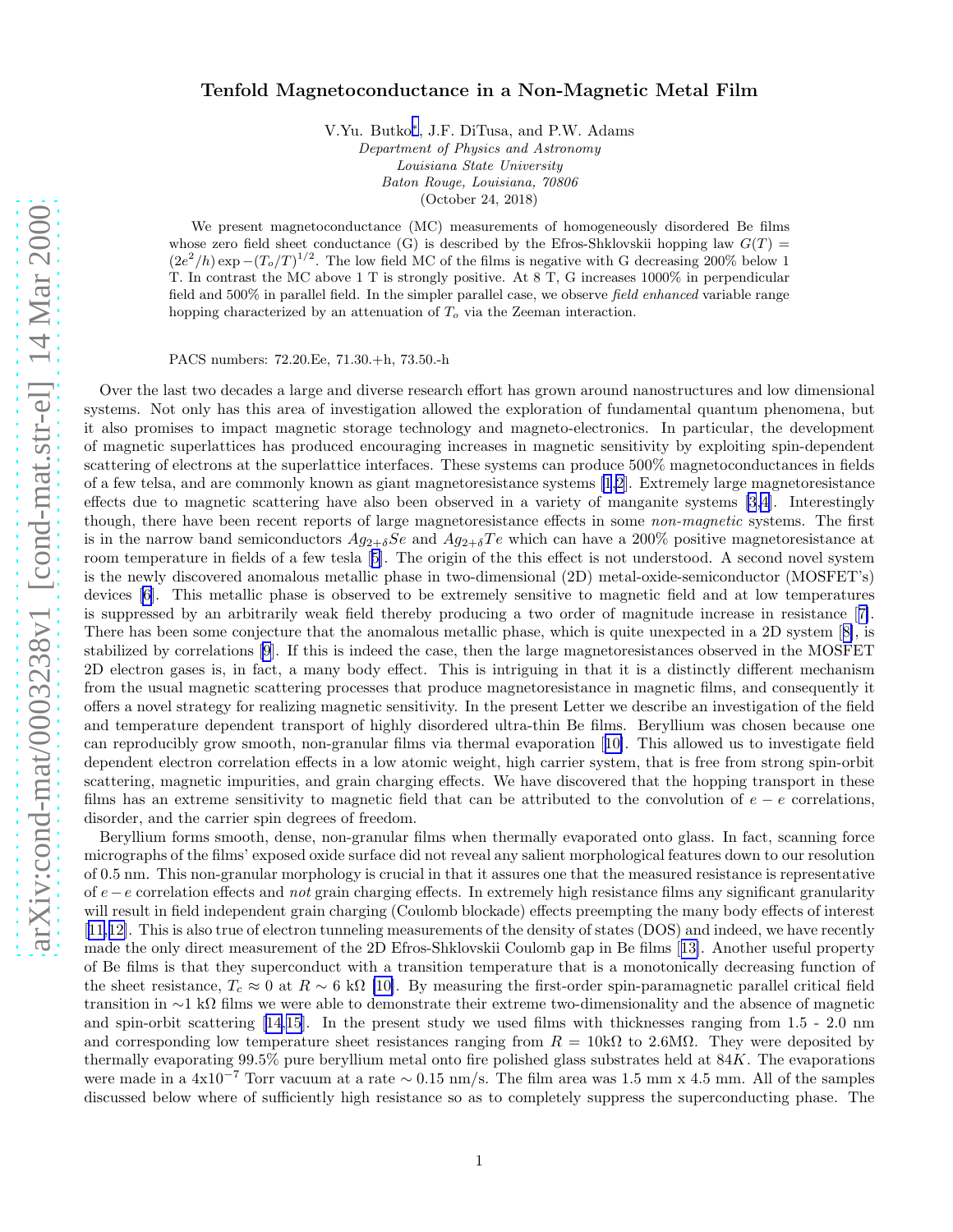film conductances were measured using a standard four probe dc I-V technique.

Electron correlations in strongly disordered electronic systems tend to produce a singular depletion of the DOS near the Fermi surfaces. Efros and Shklovskii[[16,17\]](#page-4-0) used a dimensionality argument to show that the Coulombic interactions produce a linear Coulomb gap in the 2D DOS,

$$
N(eV) = \frac{\alpha (4\pi\epsilon_o \kappa)^2 |eV|}{e^4},\tag{1}
$$

where  $\kappa$  is the relative dielectric constant,  $\epsilon_o$  is the permittivity of free space, and  $\alpha$  is a constant of order unity. The 3D Efros-Shklovskii Coulomb gap, has a quadratic energy dependence and has recently been observed in Si:B[[18,19\]](#page-4-0). The gap described by Eq.(1), which we have demonstrated in these films[[13](#page-4-0)], produces a modified variable range hopping of the form,

$$
G(T) = G_o \exp\left(-\frac{(T_o/T)^{1/2}}{T_c}\right),\tag{2}
$$

where G is the film sheet conductance, and  $G_o$  is a constant. Deep in the hopping regime,  $G_o$  is expected to be of the order of the quantum conductance  $G_Q = e^2/h$  [\[20\]](#page-4-0) and the correlation energy is given by

$$
T_o = 2.8e^2/(k_B 4\pi\epsilon_o \kappa \xi),\tag{3}
$$

where  $k_B$  is the Boltzman constant and  $\xi$  is the localization length [\[17](#page-4-0)]. In the present Letter we present a systematic magnetoconductance study of thin Be films in the hopping regime described by Eqs. $(1)-(3)$ .

Shown in the inset of Fig. 1 are the normalized magnetoconductances (MC) of a moderately disordered 16kΩ (at  $50mK$ ) film in both parallel and perpendicular fields. Note that the low field MC is negative but above 1 T the MC becomes positive for both field orientations. Also note that even in this relatively low resistance film the MC effects are of order 30% of the total conductance. This is to be compared with the more typical 1% MC magnitudes reported in metal films [\[21–24](#page-4-0)]. The zero field  $G(T)$  of this film was stronger than the usual weak localization  $\ln(T)$ dependence[[8\]](#page-4-0) but was significantly weaker than ES behavior of Eq.(2). In higher resistance samples the MC field dependence was much stronger but qualitatively similar. For example, in the main body of Fig. 1 we show the MC of a 3 M $\Omega$  film at 50mK. In contrast to the 16k $\Omega$  film, this sample was well described by the ES hopping law of Eq.(2) with  $T_o = 1.6K$  and  $G_o = 2e^2/h$  (see Fig. 3). Both the ES behavior and the MC of Fig. 1 where quite reproducible in films with  $R > 1$  M $\Omega$ .

There are several interesting features of the MC behavior that were observed in all of our  $R > 1$  M $\Omega$  samples. The first was a factor of two decrease in the conductivity as the field was increased from zero to 0.5T. The second was an astonishingly large, positive, linear MC above 1T. And finally, roughly a factor of two difference between the high field parallel and perpendicular MC slopes. The solid lines in Fig. 1 are linear fits to the high field data and have slopes  $1/(1.1 \text{ T})$  and  $1/(2.2 \text{ T})$  for the perpendicular and parallel field data respectively. In the analysis given below we will primarily focus on the parallel field MC behavior simply because it is the easiest to interpret. In parallel field the electron trajectories do not accumulate Aharonov-Bohm phase and possibly subtle quantum interference effects are avoided[[25\]](#page-4-0). In essence parallel field affects the transport only through the Zeeman energy of the electron spins. With this simplification we outline a phenomenological description of the MC behavior that only considers the energy levels of localized states. In this model localized states are characterized as being either unoccupied (UO), singly occupied (SO), or doubly occupied (DO)[[26\]](#page-4-0). Due to the exclusion principle carriers can only hop to UO states or SO states of opposite final spin, as we show schematically in Fig. 2.

We believe that the low field negative MC in Fig. 1 is a manifestation of the polarization of correlated SO states by the applied field. As the field polarizes the electron spins, the density of opposite spin SO final states is reduced. This in turn suppresses the SO to SO hopping transitions[[26\]](#page-4-0). If we assume that the SO states have quasi-free spins then the suppression should be proportional to

$$
P(H_{||},T) = \left[1 - \tanh\left(\frac{\mu_B H_{||}}{k_B(T - \Theta)}\right)\right]
$$
\n(4)

where  $\mu_B$  is the Bohr magneton and  $\Theta$  is the Weiss temperature. If we take  $\Theta = 0$  then  $P(H_{||}, T)$  is simply proportional to the free spin density oriented counter to the field. In Fig. 3 we have isolated the negative MC of Fig. 1 by subtracting off the linear dependence of the parallel high field data. The solid line is a best single parameter fit to Eq.(4) giving  $\Theta = -93mK$ . The negative Weiss temperature indicates a small antiferromagnetic interaction among the localized states [\[27](#page-4-0)]. A similar fit to the data in the inset of Fig. 1 gave  $\Theta = -50mK$ . The quality of the fit in Fig. 3 is compelling evidence that the negative low field MC is indeed due to SO polarization. The fact that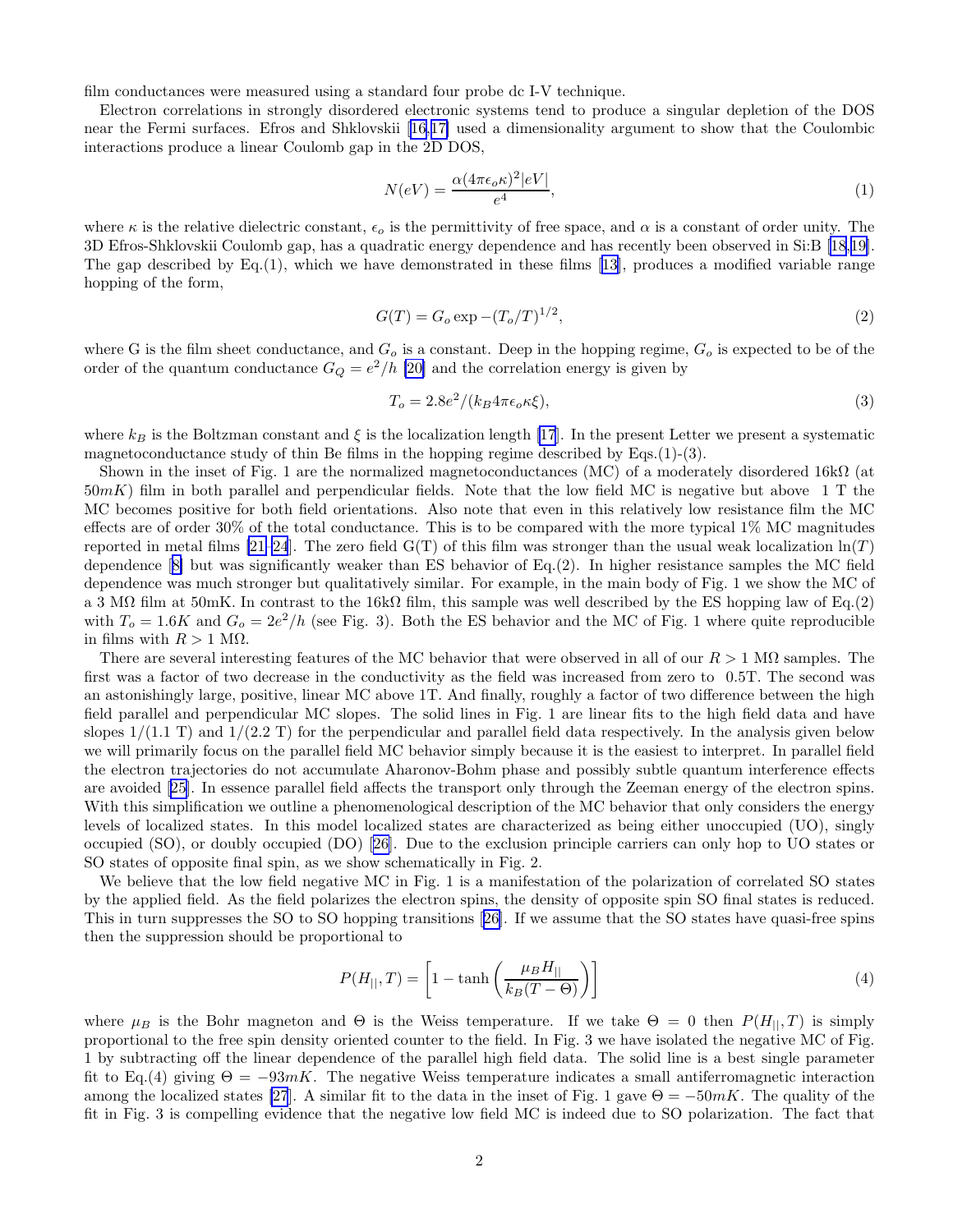<span id="page-3-0"></span>the conductance decreases by a factor of two from zero field to 0.5T indicates that the SO to SO hopping events are a significant part of the transport.

We now turn our attention to the linear high field MC in Fig. 1. We believe that this unusually large positive MC may be associated with field ionization of DO sites. If we assume that the DO sites have a wide distribution of binding energies then there will be a significant number of DO sites for which the first excited state is unbound. Furthermore such weakly bound DO sites are constrained to be in a spin-singlet state by the exclusion principle, therefore the spin-triplet state is also unbound. Consequently, when the Zeeman splitting is of order the binding energy a DO site will ionize via the relaxation of the counter-aligned spin. It is natural to assume that the field ionization of DO sites will elevate carriers to UO sites at higher energies thereby *increasing* the number of SO sites involved in hopping conduction. This should increase the localization length  $\xi$  and possibly the dielectric constant  $\kappa$ . Therefore by Eq.(3) the overall correlation energy  $T<sub>o</sub>$  should decrease with increasing field. This is, in fact, the case as can be seen by the data in Fig. 4 where we have made a semi-log plot of G as a function of  $T^{-1/2}$  at several parallel fields. The ES hopping behavior of Eq.(2) is preserved in field as evidenced by the linearity of the 3T and 7T curves. The slopes of the curves are proportional to  $T<sub>o</sub>$  and clearly decrease with increasing field. Thus the data in Fig. 4 can be characterized as field enhanced variable range hopping.

Though the intercepts in Fig. 4 change slightly in field, we believe that the parallel high field MC in Fig. 1 is almost completely dominated by field dependence of  $T<sub>o</sub>(H<sub>||</sub>)$ . In fact, we can test the consistency of this conjecture by assuming that the high field MC is linear in  $H_{||}$ ,  $G(H_{||}, T) = G(0, T) [1 + H_{||}/H_o]$  where  $H_o$  is the inverse of the slope in Fig. 1. We can now use this expression for  $G(H_{||}, T)$  to invert Eq.(2) in order to obtain  $T_o(H_{||})$ ,

$$
T_o(H_{||}) = \left[\sqrt{T_o(0)} + \sqrt{T}\ln\left(\frac{H_o}{H_o + H_{||}}\right)\right]^2.
$$
\n<sup>(5)</sup>

In Fig. 5 we have plotted the values of  $T<sub>o</sub>$  extracted from curves such as those in Fig. 4 as a function of parallel field. The solid line is the field dependence of Eq.(5) with no adjustable parameters. The values of  $H_0 = 2.2T$  and  $T<sub>o</sub>(0) = 1.6K$  where obtained from the data in Figs. 1 and 4 respectively.

The outstanding agreement between Eq.(5) and the measured values of  $T_o(H_{||})$  is strong evidence that the linear MC is indeed arising from the field dependence of  $T<sub>o</sub>$ . Note that by Eq.(2) the magnitude of the MC could be much larger if it were measured at lower temperatures. Again, Eq.(5) was derived in order to demonstrate that the field dependence of  $T<sub>o</sub>$  accounts for the high field MC in Fig. 1. We do not know, however, whether or not the MC will remain linear in  $H_{\parallel}$  at significantly higher sheet resistances.

In conclusion, we find one of the largest MC's ever observed in a non-magnetic metal film. The parallel field MC is a manifestation of the Zeeman splitting of correlated hopping channels. We believe that the extreme uniformity of Be films unmasks this essential many body effect which can be phenomenologically characterized by a field dependent To. The extraordinary field sensitivity of the hopping conductance highlights the dramatic role correlations and exchange energies play in determining the localization and screening lengths in a highly disordered 2D system. Concurrent tunneling measurements of the DOS along with magnetotransport measurements of  $T<sub>o</sub>$  should prove interesting and in principle would enable one to extract the field dependence of the microscopic parameters of the theory such as  $\xi$ and  $\kappa$ .

We gratefully acknowledge discussions with Boris Shklovskii, Vladimir Dobrosavljevic, and Boris Altshuler. We also thank Umit Alver for atomic force micrographs. This work was supported by the NSF under Grant No.s DMR 99-72151 and DMR 97-02690.

[2] R.E. Camley and R.L. Stamps, J. Phys. Condens. Mat. 5, 3727 (1993).

[7] D. Simonian, S.V. Kravachenko, M.P. Sarachik, and V.M. Pudalov, Phys. Rev. Lett. 79, 2304 (1997).

<sup>∗</sup> Permanent address: Ioffe Physical Technical Institute (PTI), Russian Academy of Sciences, Polytekhnicheskaya Street, 26, 194021, St. Petersburg, Russia.

<sup>[1]</sup> M.N. Baibich et al., Phys. Rev. Lett. **61**, 2472 (1988).

<sup>[3]</sup> S. Jin et al., Science **264**, 413 (1994).

<sup>[4]</sup> Y. Tokura et al., J. Appl. Phys. **79**, 5288 (1996).

<sup>[5]</sup> R. Xu et al., Nature **390**, 57 (1997).

<sup>[6]</sup> S.V. Kravchenko, W.E. Mason, G.E. Bowker, J.E. Furneaux, V.M. Pudalov, and M. D'Iorio, Phys. Rev. B 51, 7038 (1995).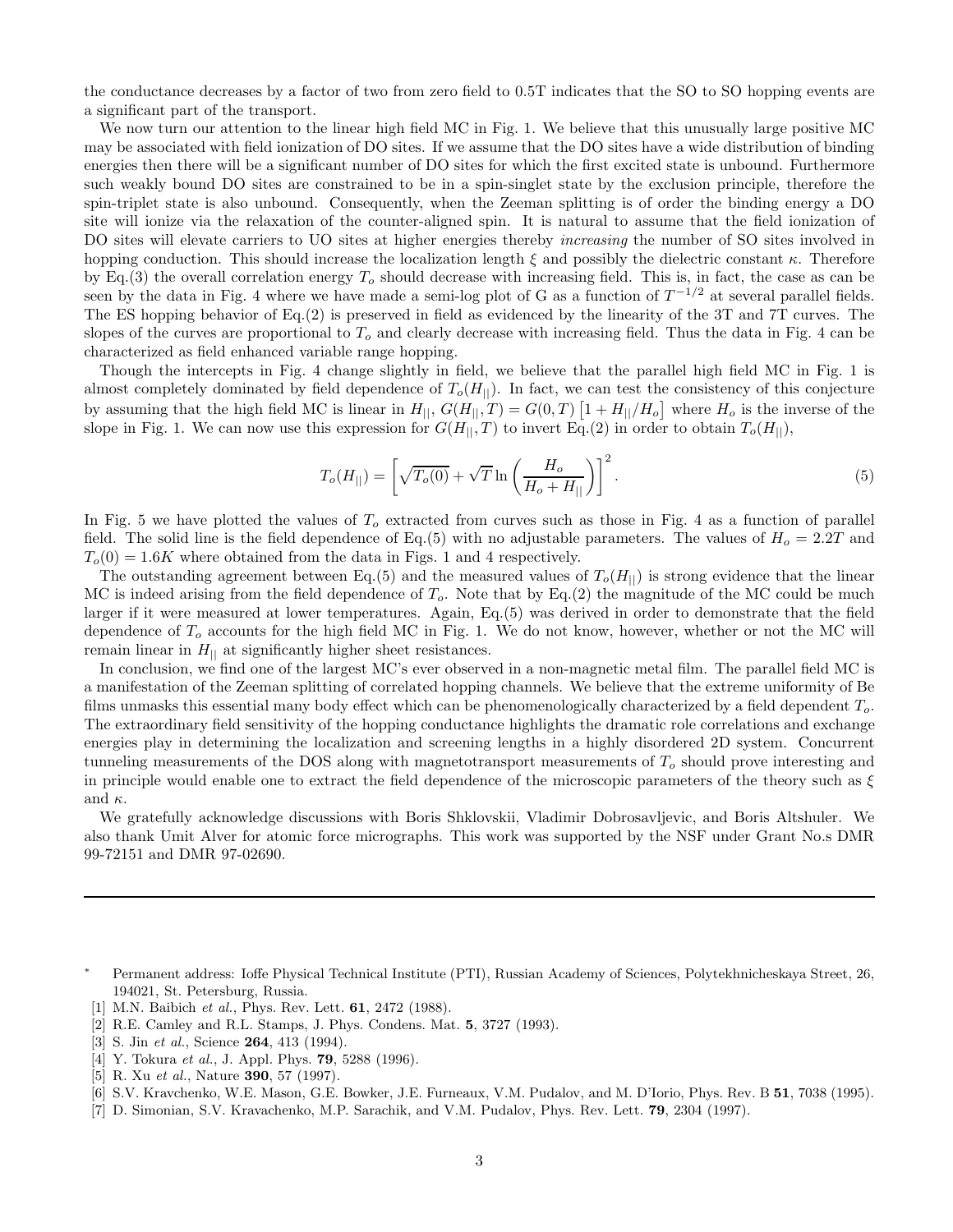- <span id="page-4-0"></span>[8] P.A. Lee and T.V. Ramakrishnan, Rev. Mod. Phys. 57, 287 (1985).
- [9] V. Dobrosavljevic, E. Abrahams, E. Miranda, and S. Chakravarty, Phys. Rev. Lett. 79, 455 (1997).
- [10] P.W. Adams, P. Herron, and E.I. Meletis, Phys. Rev. B 58, 2952 (1998).
- [11] D.V. Averin and K.K. Likharev, in Mesoscopic Phenomena in Solids, edited by B. Altshuler, P. Lee, and R. Webb (Elsevier, Amsterdam, 1991), Chap. 6.
- [12] Wenhao Wu and P.W. Adams, Phys. Rev. B 50, 13065 (1994).
- [13] V.Yu. Butko, J.F. Ditusa, and P.W. Adams, submitted.
- [14] P. Fulde, Adv. Phys. **22**, 667 (1973).
- [15] P.M. Tedrow and R. Meservey, Phys. Lett. **58A**, 237 (1976).
- [16] A.L. Efros and B.I. Shklovskii, J. Phys. C 8, L49 (1975).
- [17] B.I. Shklovskii and A.L. Efros, Electronic Properties of Doped Semiconductors, (Springer, New York, 1984).
- [18] J.G. Massey and Mark Lee, Phys. Rev. Lett. 75, 4266 (1995).
- [19] J.G. Massey and Mark Lee, Phys. Rev. Lett. 77, 3399 (1996).
- [20] R.Berkovits and B.I.Shklovskii, J. Phys. Cond. Mat. 11, 779 (1998).
- [21] M. Nissim, Y. Lereah, and R. Rosenbaum, Phys. Rev. B 40, 6351 (1989).
- [22] O. Faran and Z. Ovadyahu, Phys. Rev. B 38, 5457 (1988).
- [23] Shih-Ying Hsu and J.M. Valles, Jr., Phys. Rev. Lett. 74, 2331 (1995).
- [24] N. Giordano and M.A Pennington, Phys. Rev. B 47, 9693 (1993).
- [25] B.I. Shklovskii and B.Z. Spivak, in *Hopping Transport in Solids*, edited by M. Pollak and B.I. Shklovskii (Elsievier Science Publishers B.V., New York 1991), p.271.
- [26] A. Kurobe, J. Phys. C.: Solid State Phys. 19, 2201 (1986); M. Eto, Phys. Rev. B 48, 4933 (1993).
- [27]  $\Theta$  < 0 is also consistent with recent evidence that the Landé g-factor is less than 2 in Al and Be films, see V.Yu. Butko, P.W. Adams, and I.L. Aleiner, Phys. Rev. Lett. 82, 4284 (1999); P.W. Adams and V.Yu. Butko, Proceedings of the 22nd International Conference on Low Temperature Physics, Physica B, in press.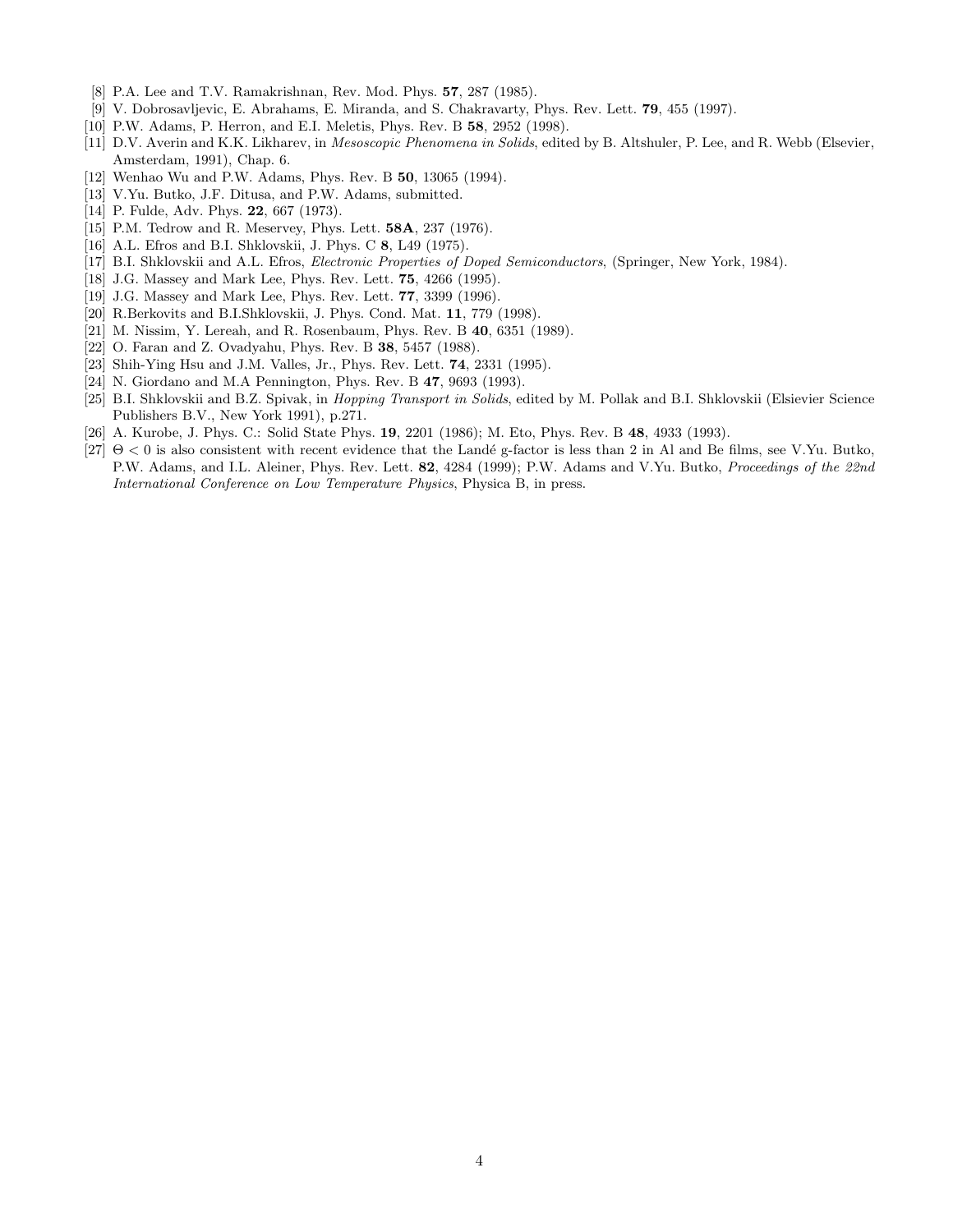

FIG. 1. Relative magnetoconductance of a 3 MΩ Be film at 50mK. Circles: field perpendicular to film surface. Triangles: field parallel to film surface. The solid lines are linear fits to the data above 1T with slopes of  $1/(1.1T)$  and  $1/(2.2T)$  for the perpendicular and parallel data respectively. Inset: relative magnetoconductance of a 16kΩ Be film.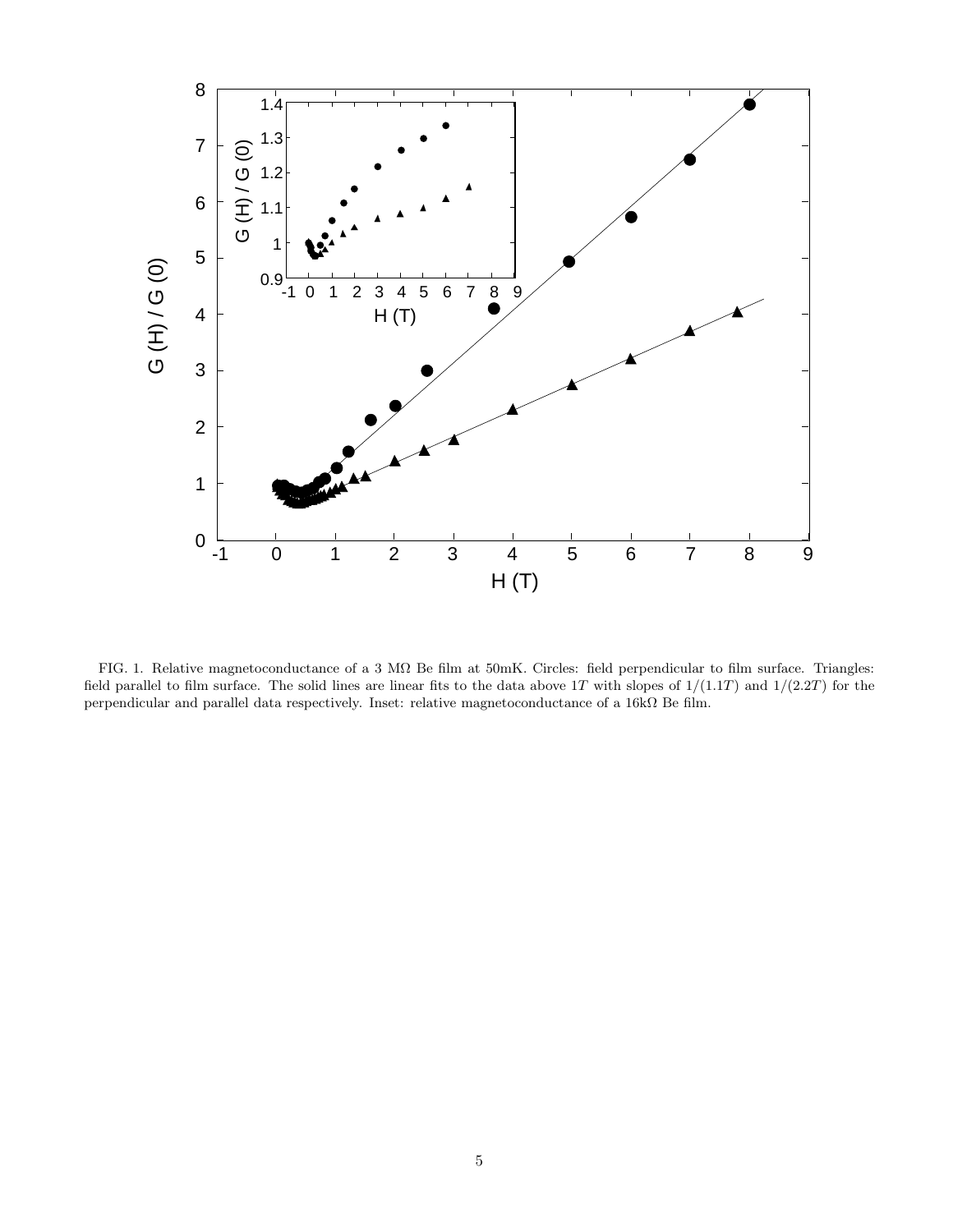

FIG. 2. Schematic diagram showing the allowed hopping transitions between doubly occupied (DO), singly occupied (SO), and unoccupied (UO) states near the Fermi energy. We have neglected the Coulomb interaction energy of DO sites. An applied magnetic field will tend to polarize the spins thereby cutting off the SO→SO channel. At the same time DO states can lower their energy by ionizing (i.e., a  $DO\rightarrow UO$  transition with a spin flip).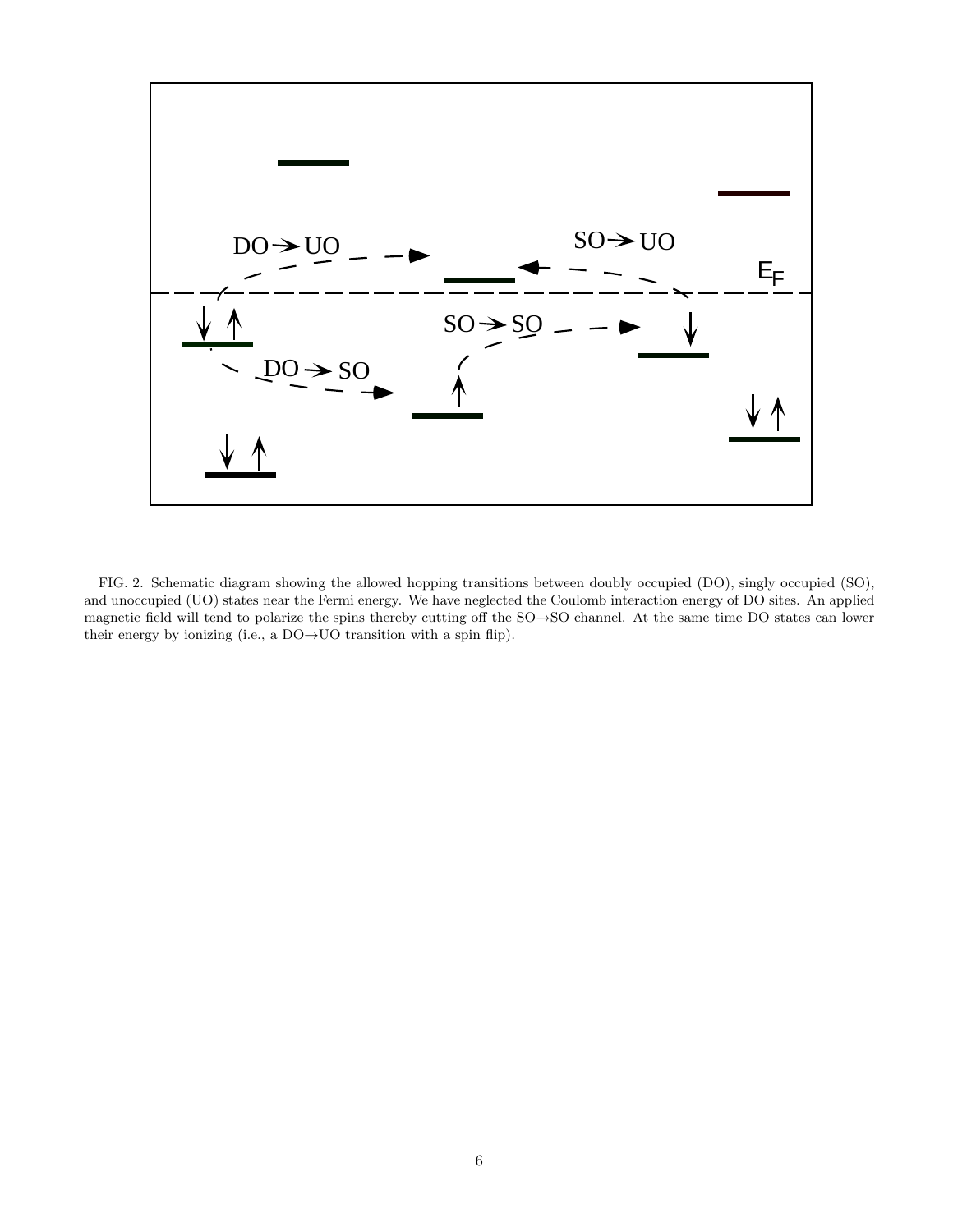

FIG. 3. The parallel low field magetoconductance of the 3 MΩ film in Fig. 1 after subtracting off the high field linear dependence. The solid line is a fit to Eq.(4) were only  $\Theta$  was varied.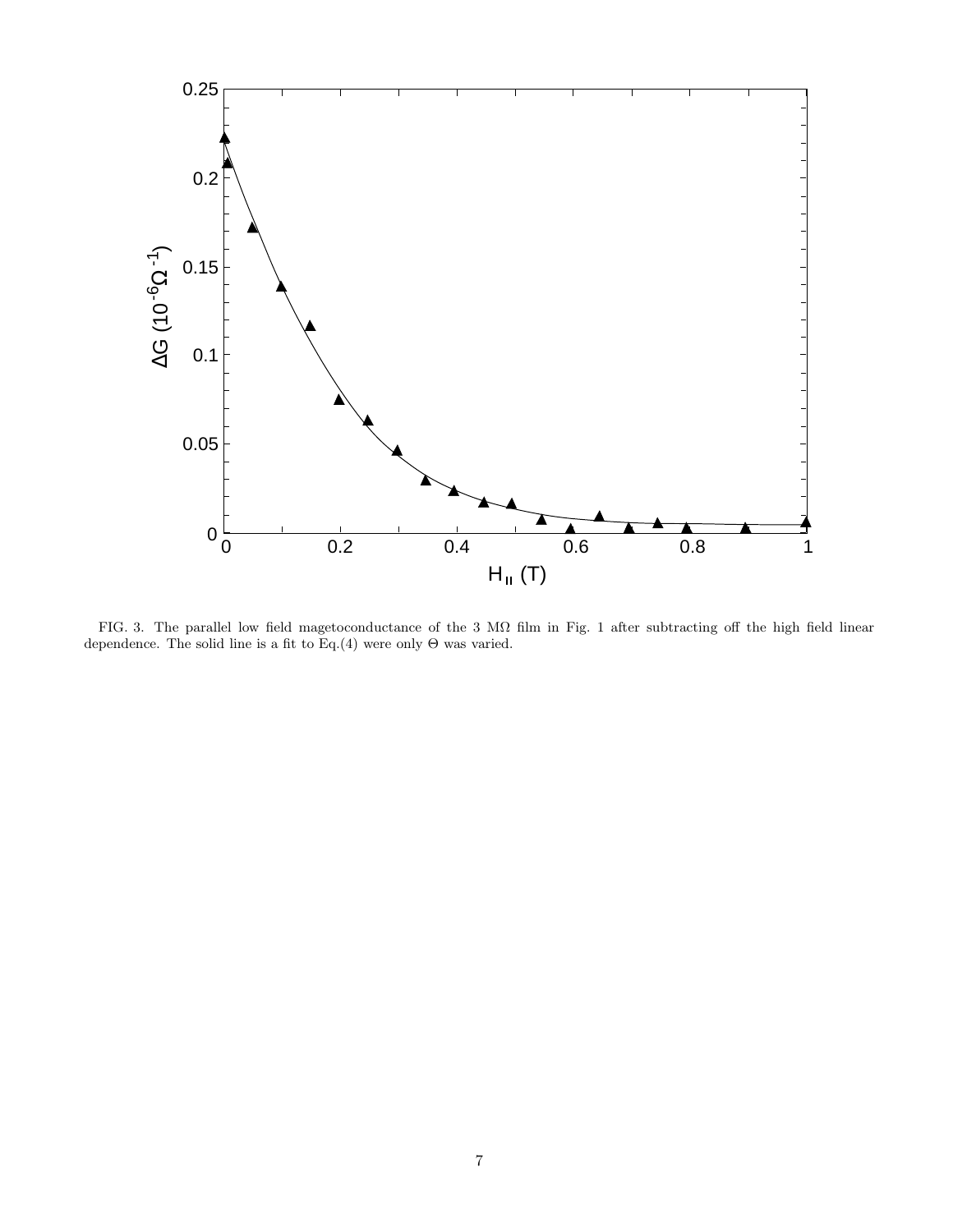

FIG. 4. Semi-log plot of the film conductance as function of  $T^{-1/2}$  at three different parallel magnetic fields. Up triangles:  $H_{\parallel} = 0$ . Squares:  $H_{\parallel} = 3.0T$ . Down triangles:  $H_{\parallel} = 7.0T$ . The solid lines are linear fits to the data from which  $T_o(H_{\parallel})$  were obtained via Eq.(2).